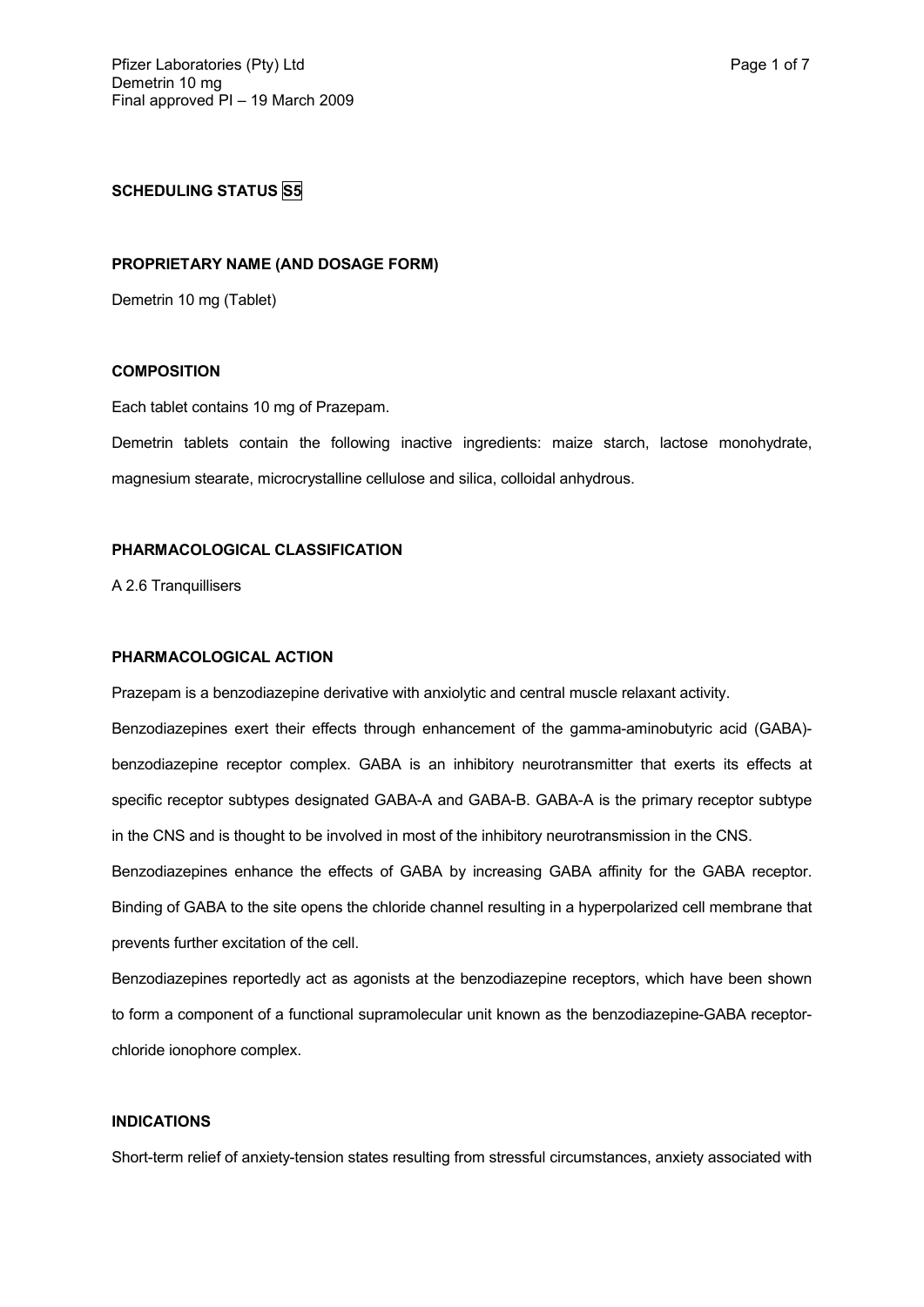anxiety neurosis and other psychoneuroses, and as an adjunct in other disease states in which anxiety is manifested.

Demetrin is only indicated when the disorder is severe, disabling or subjecting the individual to extreme stress.

## **CONTRA-INDICATIONS**

Demetrin is contra-indicated in patients with a known hypersensitivity to prazepam or other benzodiazepines; or who have acute narrow-angle glaucoma, or acute pulmonary insufficiency.

#### **WARNINGS**

#### **Duration of treatment:**

The duration of treatment should be as short as possible (See *Dosage and directions for use*). The patient should be reassessed regularly and the need for continued treatment should be evaluated, especially in the case of a patient being symptom free. The overall duration of treatment should, generally, not be more than 6 – 8 weeks, including a tapering-off process. Extension beyond these periods should not take place without re-evaluation of the patient's status. It may be useful to inform the patient, when treatment is started, that it will be of limited duration and to explain precisely how the dosage will be progressively decreased. Moreover it is important that the patient should be aware of the possibility of rebound phenomena, thereby minimising anxiety over such symptoms, should they occur while Demetrin is being discontinued.

Particular caution should be exercised:-

- (1) With the elderly and debilitated who are at particular risk of oversedation, respiratory depression and ataxia. The initial oral dosage should be reduced in these patients.
- (2) In patients with pulmonary disease and limited pulmonary reserve.
- (3) In patients suffering from impairment of renal or hepatic function.
- (4) In patients suffering from anxiety accompanied by an underlying depressive disorder.
- (5) In patients receiving barbiturates or other central nervous system depressants. There is an additive risk of central nervous system depression when these medicines are taken together. Patients should be cautioned against the additive effect of alcohol.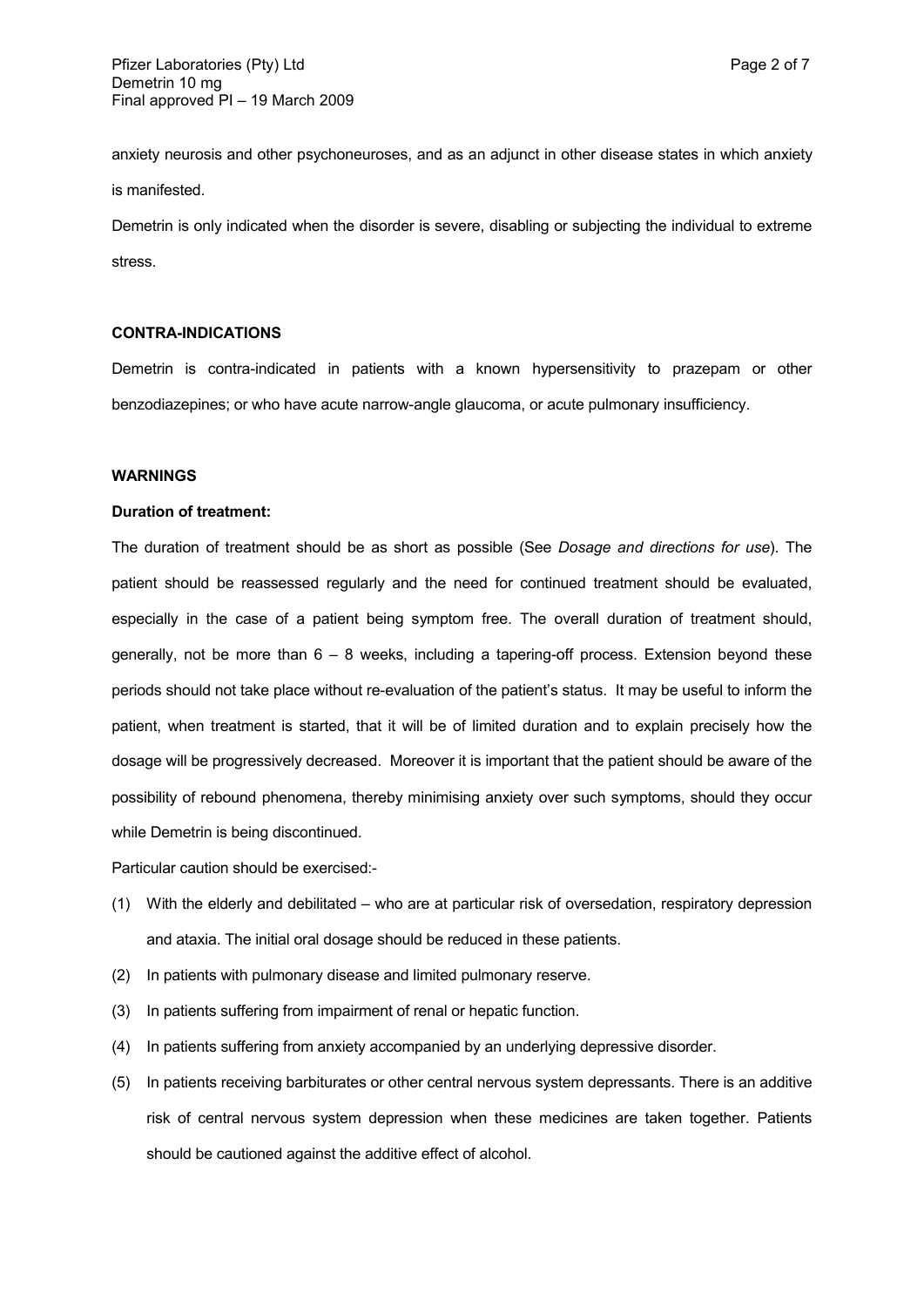(6) In patients with glaucoma or myasthenia gravis because of possible deleterious effects attributed to the benzodiazepines in such patients.

Demetrin is not recommended for the primary treatment of psychotic illness. Demetrin should not be used alone to treat depression or anxiety with depression; suicide may be precipitated in such patients.

#### **Dependence:**

As there is a potential for abuse and development of physical and psychic dependence, especially with prolonged use and high doses, extreme caution should be observed in patients who are considered to have a psychological potential for drug dependence; these would include patients with a history of alcohol or drug abuse.

Once physical dependence has developed, abrupt termination of treatment will be accompanied by withdrawal symptoms. These may consist of headaches, tremor, abdominal and muscle pain, extreme anxiety, tension, restlessness, confusion, irritability, vomiting and sweating. In severe cases the following symptoms may occur: derealisation, depersonalisation, hyperacusis, numbness and tingling of extremities, hypersensitivity to light, noise and physical contact, hallucinations or epileptic seizures.

#### **Rebound effects:**

A transient syndrome, whereby the symptoms that led to treatment with Demetrin recur in an enhanced form, may occur on withdrawal of treatment. It may be accompanied by other reactions including mood changes, anxiety and restlessness. Since the risk of withdrawal phenomena/rebound phenomena is greater after abrupt discontinuation of treatment, it is recommended that the dosage is decreased gradually.

Patients should be advised, particularly at the initiation of therapy, not to drive a motor vehicle, climb dangerous heights or operate dangerous machinery. In these situations, impaired decision making could lead to accidents.

### **INTERACTIONS**

Phenothiazines, narcotics, barbiturates, MAO inhibitors and other antidepressants – will potentiate the action of Demetrin.

CYP3A4 inhibitors may reduce the metabolism of Demetrin and increase the potential for toxicity. Combinations containing any of the following may also interact with Demetrin: Erythromycin,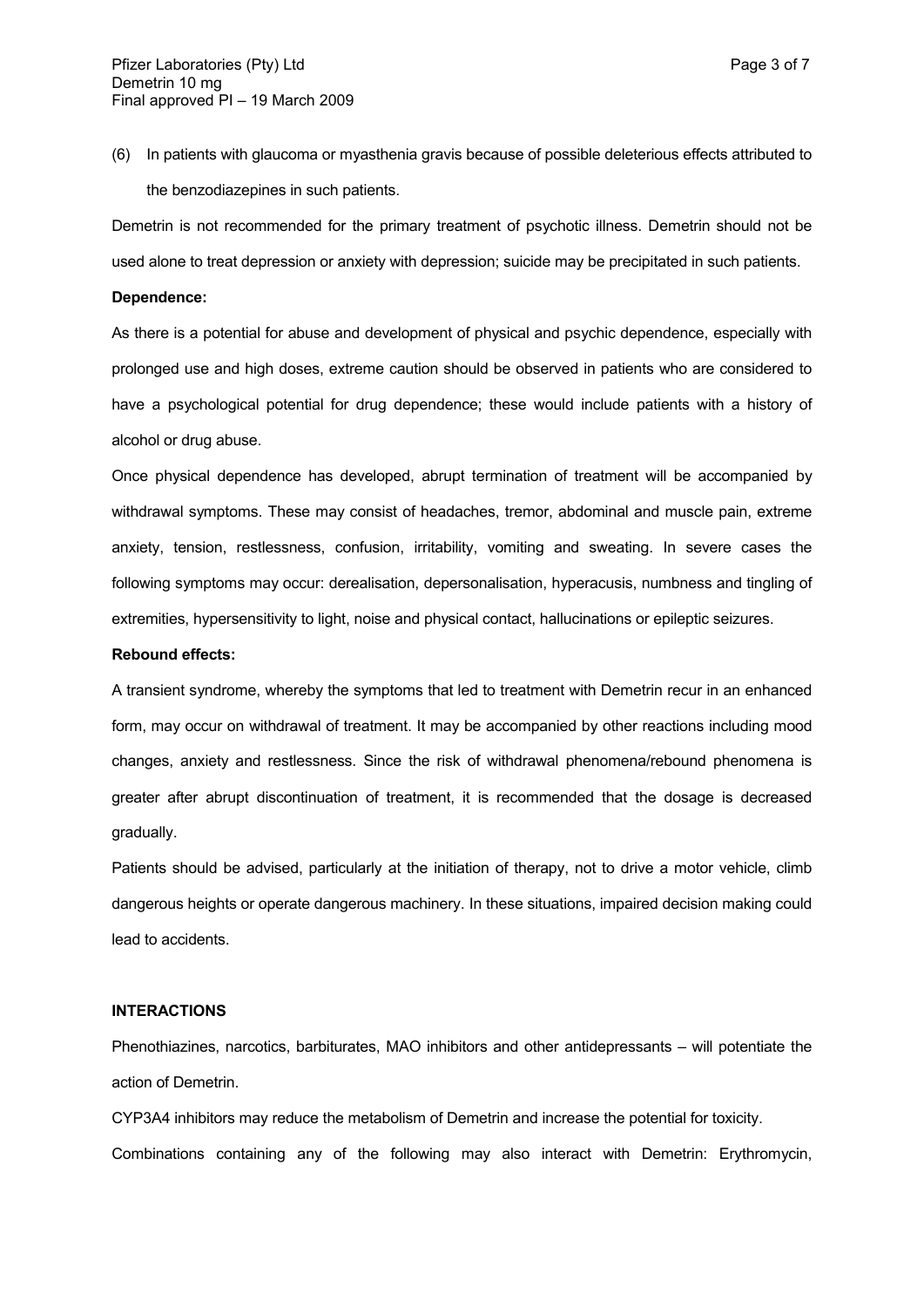ketoconazole, itraconazole, ritinovir and grapefruit juice.

Oral contraceptives can increase the effects of Demetrin because oral contraceptives inhibit oxidative metabolism, thereby increasing serum concentrations of concomitantly administered benzodiazepines that undergo oxidation. Patients receiving oral contraceptive therapy should be observed for evidence of increased effects of Demetrin.

Demetrin should be combined cautiously with clozapine because they could cause additive CNS depressant effects. Severe confusion, hypotension and respiratory depression have occurred rarely in those patients receiving clozapine concurrently or following benzodiazepine therapy. In patients receiving concomitant clozapine, the starting doses of Demetrin should be approximately one-half of the usual dose until experience with the patient has been gained.

#### **PREGNANCY AND LACTATION**

Demetrin is not recommended during pregnancy until such time as its safety in pregnancy has been established. Given during labour, Demetrin and its metabolites cross the placental barrier and may cause the floppy-infant syndrome characterised by central respiratory depression, hypothermia, hypotonia and poor sucking. It should not be administered to lactating mothers.

#### **DOSAGE AND DIRECTIONS FOR USE**

Demetrin is administered orally, usually in divided doses. The usual daily dose is 30 mg. The dose should be adjusted gradually within the range of 20 to 60 mg daily in accordance with the response of the patient. Drowsiness and fatigue may occur in some patients with moderate anxiety receiving higher doses on a daily basis. In elderly or debilitated patients, it is advisable to initiate treatment at a daily dose of 10 to 15 mg. (See *Warnings*) A single, daily dose at bedtime usually ranges between 20 & 40 mg. Treatment should be started with the lowest recommended dose. The maximum dose should not be exceeded.

#### Treatment Period:

Treatment should be as short as possible. The patient should be reassessed regularly and the need for continued treatment should be evaluated, especially in the case of a patient being symptom free. The overall duration of treatment should, generally, not be more than 6 - 8 weeks, including a tapering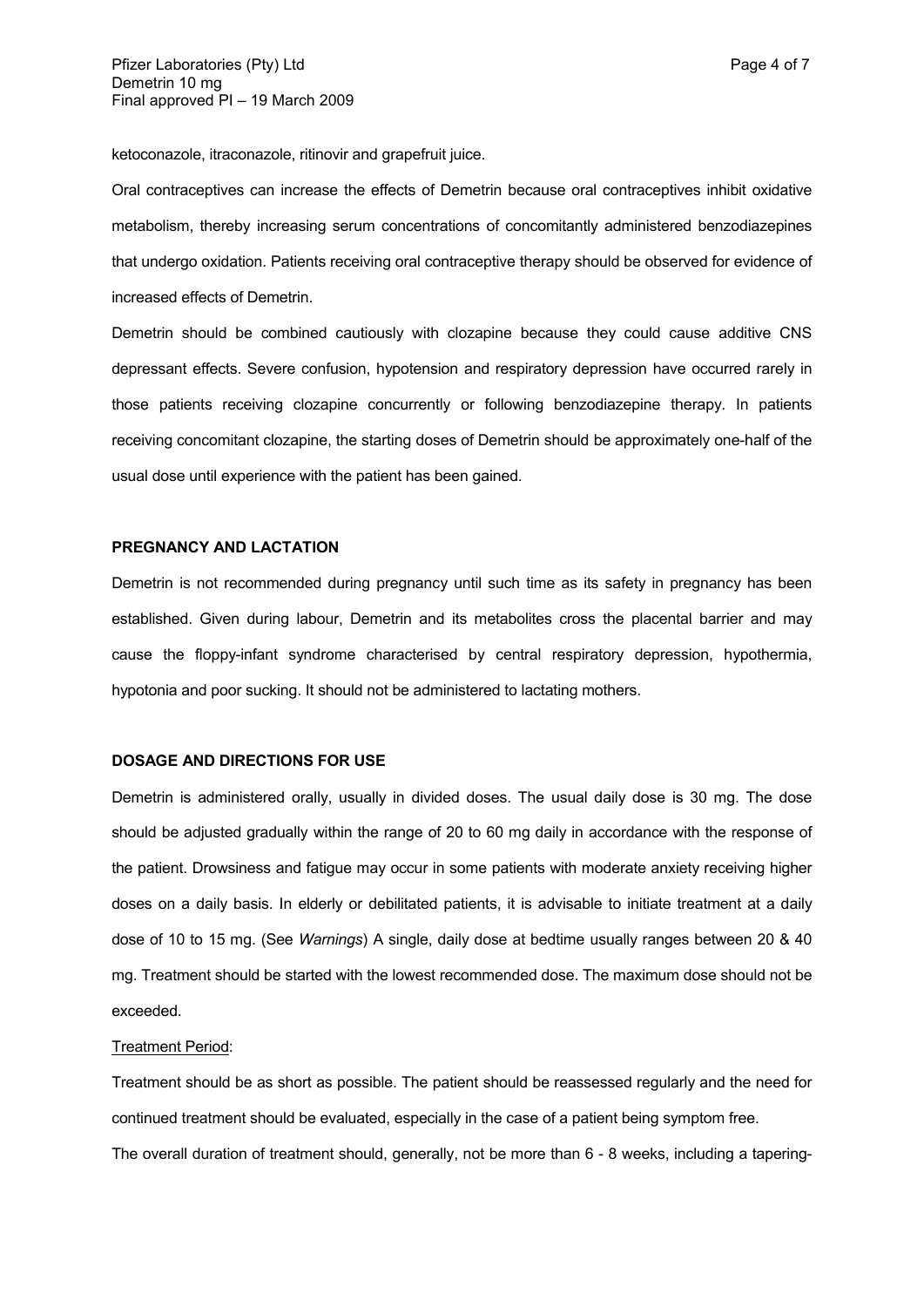off process. In certain cases extension beyond the maximum treatment period may be necessary; if so, it should not take place without re-evaluation of the patient's status.

## **SIDE-EFFECTS AND SPECIAL PRECAUTIONS**

The administration of Demetrin is restricted to adults only (18 and above).

The table below contains side-effects categorized as follows utilizing the incidence rates: Very common ≥ 1/10 (≥ 10 %); Common ≥ 1/100 and < 1/10 (≥ 1 % and < 10 %); Uncommon ≥ 1/1 000 and < 1/100 (≥ 0,1 % and < 1 %), Rare ≥ 1/10 000 and < 1/1000 (≥ 0,01 % and < 0,1 %); Very rare < 1/10 000 (< 0,01 %).

| <b>MedDRA</b>                             |                  |                                              |
|-------------------------------------------|------------------|----------------------------------------------|
|                                           | <b>Frequency</b> | <b>Undesirable Effects</b>                   |
| <b>System Organ Class</b>                 |                  |                                              |
| <b>Psychiatric Disorders</b>              | Common           | Confusion, depression, vivid dreams          |
| <b>Nervous System Disorders</b>           | Very Common      | <b>Drowsiness</b>                            |
|                                           | Common           | lightheadedness,<br>Dizziness,<br>ataxia,    |
|                                           |                  | headache,<br>tremor,<br>slurred<br>speech,   |
|                                           |                  | stimulation                                  |
|                                           | Uncommon         | Syncope                                      |
| <b>Eye Disorders</b>                      | Common           | <b>Blurred vision</b>                        |
| <b>Cardiac Disorders</b>                  | Common           | Palpitation                                  |
| <b>Gastrointestinal Disorders</b>         | Common           | mouth,<br>gastrointestinal<br>Dry<br>various |
|                                           |                  | complaints                                   |
| <b>Skin</b><br>and<br><b>Subcutaneous</b> | Common           | Diaphoresis, transient skin rashes           |
| <b>Tissue Disorders</b>                   | <b>Uncommon</b>  | Pruritus                                     |
| <b>Musculoskeletal</b><br>and             | Common           | Joint pains                                  |
| <b>Connective</b><br><b>Tissue</b>        | <b>Uncommon</b>  | Swelling of feet                             |
| <b>Disorders</b>                          |                  |                                              |
| <b>Renal and Urinary Disorders</b>        | <b>Uncommon</b>  | Various genitourinary complaints             |
| <b>Disorders</b><br><b>General</b><br>and | Common           | Fatigue, weakness                            |
| <b>Administration</b><br><b>Site</b>      |                  |                                              |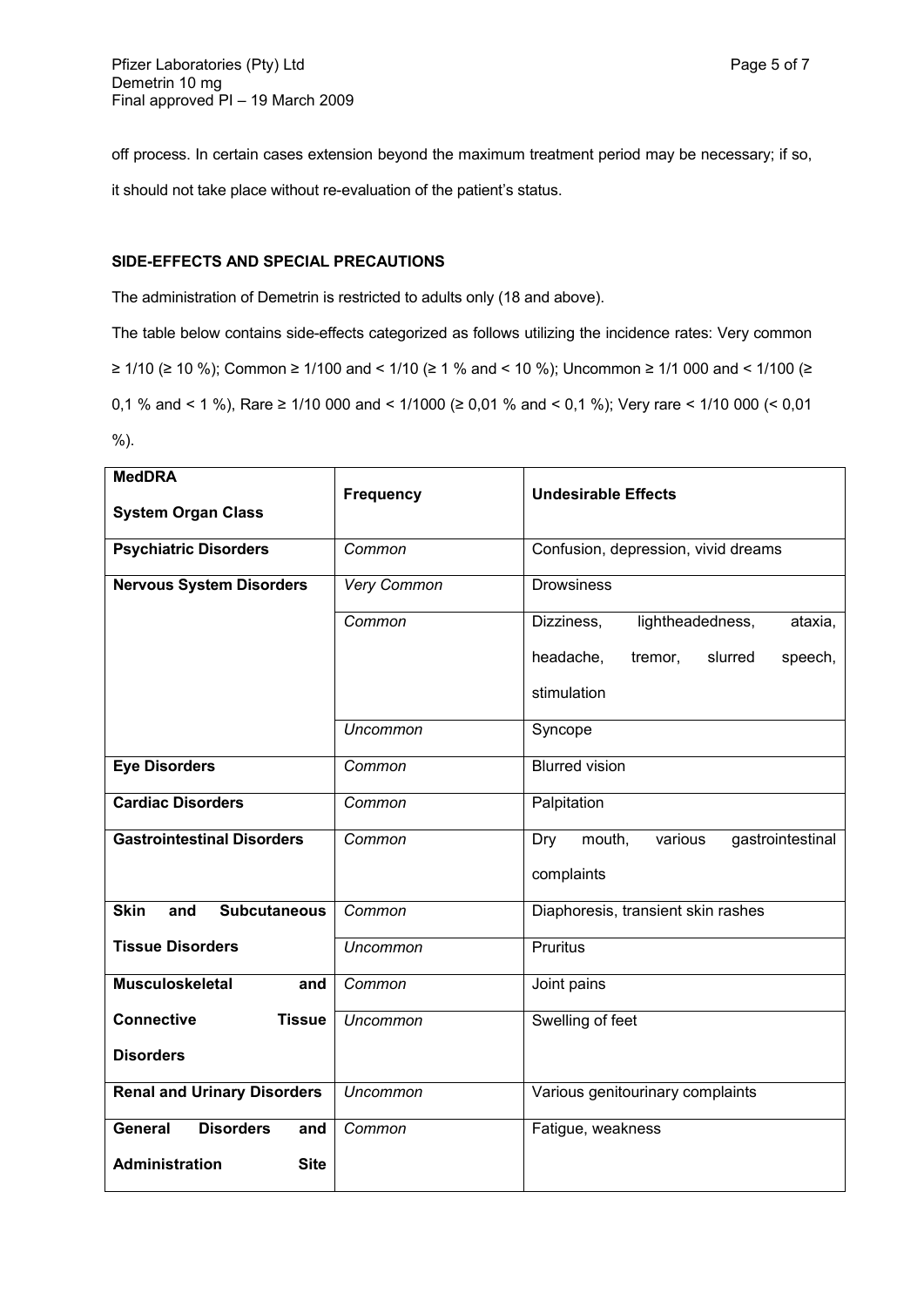| <b>Conditions</b> |           |                                               |
|-------------------|-----------|-----------------------------------------------|
| Investigations    | Very Rare | Transient and reversible aberrations of liver |
|                   |           | function tests, slight decreases in blood     |
|                   |           | pressure, increases in body weight            |

Paradoxical reactions such as acute hyperexcitable states with rage may occur. If these occur, the medication should be discontinued.

Patients taking Demetrin for prolonged periods should have blood counts and liver function tests periodically.

Caution should be exercised when Demetrin is given to porphyric patients.

### **KNOWN SYMPTOMS OF OVERDOSAGE AND PARTICULARS OF ITS TREATMENT**

Manifestations of overdosage include somnolence, confusion, coma, respiratory and cardiovascular depression and hypotension. Vomiting should be induced. The stomach should be emptied by gastric lavage. General supportive care with close observation is indicated. Hypotension may be controlled with noradrenaline or another suitable vasopressors e.g. levarterenol bitartrate, or metaraminol bitartrate. Flumazenil (as an adjunct to, not as a substitute for, overdosage treatment) is indicated for the complete or partial reversal of the sedative effects of the drug. Patients treated with flumazenil should be monitored for re-sedation, respiratory depression, and other residual benzodiazepine effects for an appropriate period after treatment. The prescriber should be aware of a risk of seizure in association with flumazenil treatment, particularly in long-term benzodiazepine users and in cyclic antidepressant overdose. Consult the complete flumazenil package insert prior to use.

## **IDENTIFICATION**

A white, slightly convex tablet with a bisecting score on one side.

#### **PRESENTATION**

Securitainers of 100 and 500 tablets.

Clear PVC/Aluminium foil blisters of 100 tablets.